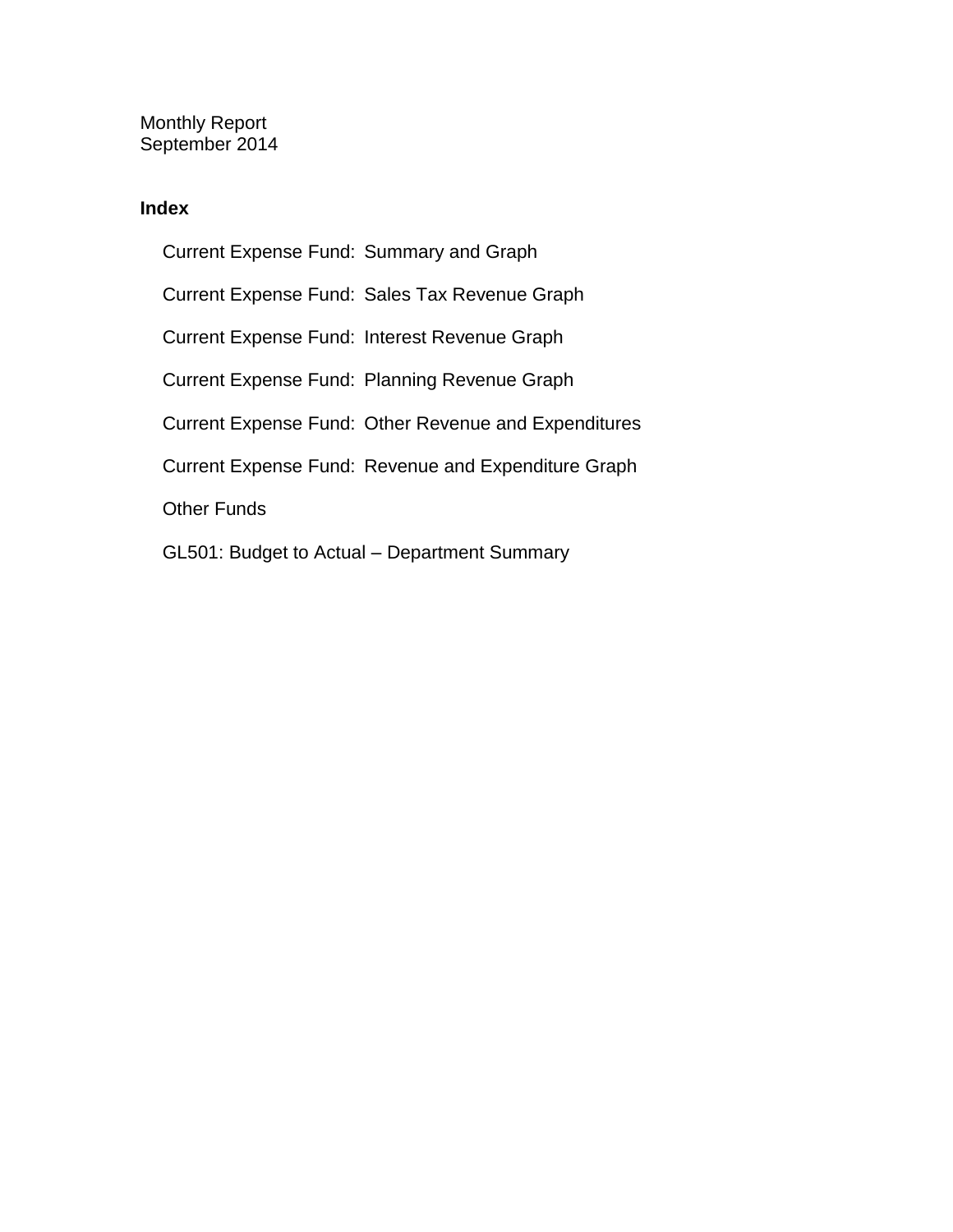#### Island County **Monthly Report / September 2014**

#### **CURRENT EXPENSE FUND Thousands (000's)**

|                            |                   | <b>Current Year</b>  |                                          |                       |                          | 2013                     |                                          |                       |                          | 2012                 |                                         |                       |
|----------------------------|-------------------|----------------------|------------------------------------------|-----------------------|--------------------------|--------------------------|------------------------------------------|-----------------------|--------------------------|----------------------|-----------------------------------------|-----------------------|
|                            | Current<br>Actual | <b>YTD</b><br>Actual | <b>Budget</b><br>Net of Beg.<br>Fund Bal | % VS<br><b>Budget</b> | Current<br>Actual        | <b>YTD</b><br>Actual     | <b>Budget</b><br>Net of Beg.<br>Fund Bal | % VS<br><b>Budget</b> | Current<br>Actual        | <b>YTD</b><br>Actual | <b>Budget</b><br>Net of Beg<br>Fund Bal | % VS<br><b>Budget</b> |
| Revenue                    |                   |                      |                                          |                       |                          |                          |                                          |                       |                          |                      |                                         |                       |
| <b>Property Tax</b>        | 128               | 4,250                | 7,482                                    | 57%                   | 231                      | 4,375                    | 7,291                                    | 60%                   | 125                      | 4,108                | 7,182                                   | 57%                   |
| Sales Tax                  | 436               | 3,532                | 4,484                                    | 79%                   | 393                      | 3,203                    | 4,052                                    | 79%                   | 353                      | 2,994                | 3,850                                   | 78%                   |
| Planning and Community     | 157               | 1,363                | 1,456                                    | 94%                   | 115                      | 1.096                    | 1,363                                    | 80%                   | 83                       | 935                  | 1,556                                   | 60%                   |
| Interest - Investment      | 46                | 419                  | 552                                      | 76%                   | 44                       | 413                      | 302                                      | 137%                  | 50                       | 326                  | 255                                     | 128%                  |
| Other                      | 474               | 4,346                | 6,398                                    | 68%                   | 488                      | 4,809                    | 5,427                                    | 89%                   | 452                      | 4,582                | 5,497                                   | 83%                   |
| Subtotal                   | 1,241             | 13,909               | 20,372                                   | 68%                   | 1,271                    | 13,896                   | 18,435                                   | 75%                   | 1,063                    | 12,945               | 18,340                                  | 71%                   |
| Intergovernmental (Grants) | 37                | 587                  | 945                                      | 62%                   | 26                       | 637                      | 981                                      | 65%                   | 232                      | 756                  | 1,156                                   | 65%                   |
| Total                      | 1,278             | 14,496               | 21,317                                   | 68%                   | 1,297                    | 14,533                   | 19,416                                   | 75%                   | 1,295                    | 13,701               | 19,496                                  | 70%                   |
| Interfund Transfers-In     | $\overline{a}$    | 2,703                | 2,709                                    | 100%                  |                          | 2,357                    | 2,367                                    | 100%                  | $\overline{\phantom{0}}$ | 2,201                | 2,225                                   | 99%                   |
| Use of Beg Fund Balance    | $\blacksquare$    |                      | 1,209                                    | 0%                    |                          | $\overline{\phantom{0}}$ | 1,219                                    | 0%                    | $\blacksquare$           |                      | 130                                     | 0%                    |
| <b>Total Revenue</b>       | 1,278             | 17,199               | 25,235                                   | 68%                   | 1,297                    | 16,890                   | 23,002                                   | 73%                   | 1,295                    | 15,902               | 21,851                                  | 73%                   |
| <b>Expenditures</b>        | 1.784             | 15,906               | 23,468                                   | 68%                   | 1,724                    | 15,198                   | 21,823                                   | 70%                   | 1,509                    | 14.440               | 20.440                                  | 71%                   |
| Interfund Transfers-Out    | $\blacksquare$    | 1,767                | 1,767                                    | 100%                  | $\overline{\phantom{a}}$ | 1,130                    | 1,179                                    | 96%                   | -                        | 1,052                | 1,411                                   | 75%                   |
| <b>Total Expenditures</b>  | 1.784             | 17,673               | 25,235                                   | 70%                   | 1.724                    | 16,328                   | 23,002                                   | 71%                   | 1,509                    | 15,492               | 21,851                                  | 71%                   |
| Net Current Expense        | (506)             | (474)                | $\mathbf 0$                              |                       | (427)                    | 562                      | $\mathbf 0$                              |                       | (214)                    | 410                  | $\mathbf 0$                             |                       |

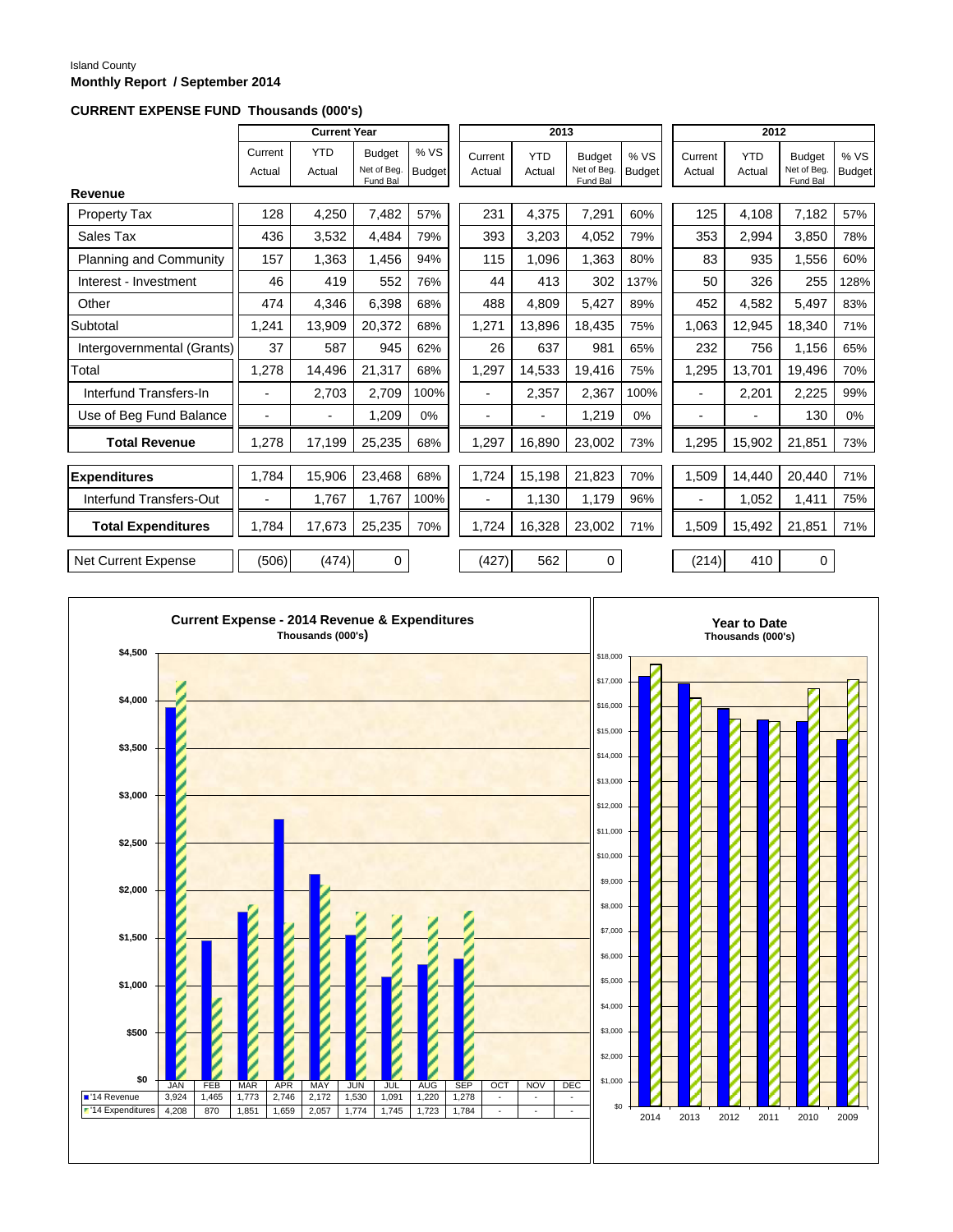## 3,600,000 3,400,000  **600,000** 3,200,000 3,000,000 2,800,000  **500,000** 2,600,000 2,400,000  **400,000** 2,200,000 2,000,000 1,800,000  **300,000** 1,600,000 1,400,000 1,200,000  **200,000** 1,000,000 800,000  **100,000** 600,000 400,000 200,000  **-** JAN FEB MAR APR MAY JUN JUL AUG SEP OCT NOV DEC - '14 Sales Tax | 350,656 | 480,856 | 344,488 | 339,474 | 408,431 | 351,088 | 375,880 | 445,500 | 435,804 2014 2013 2012 2013 2019 '13 Sales Tax | 313,284 | 425,325 | 299,761 | 310,146 | 361,170 | 326,410 | 371,723 | 401,862 | 393,471 | 417,930 | 436,772 | 363,682 '12 Sales Tax | 311,940 | 414,441 | 292,028 | 288,656 | 333,298 | 307,228 | 325,261 | 368,186 | 353,136 | 372,222 | 382,995 | 344,681

## **2014 Sales Tax Revenue - Current Expense Fund**

**Year to Date**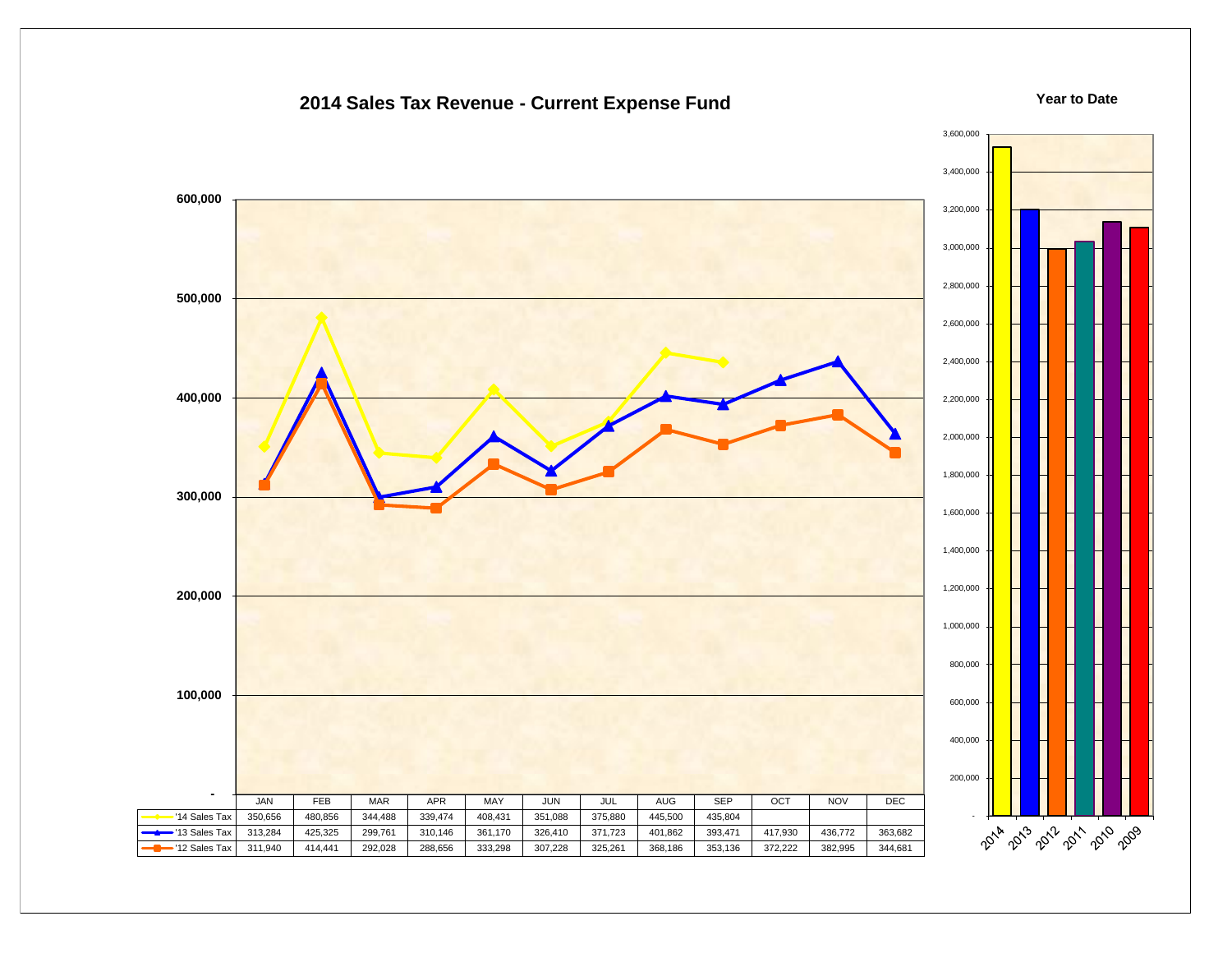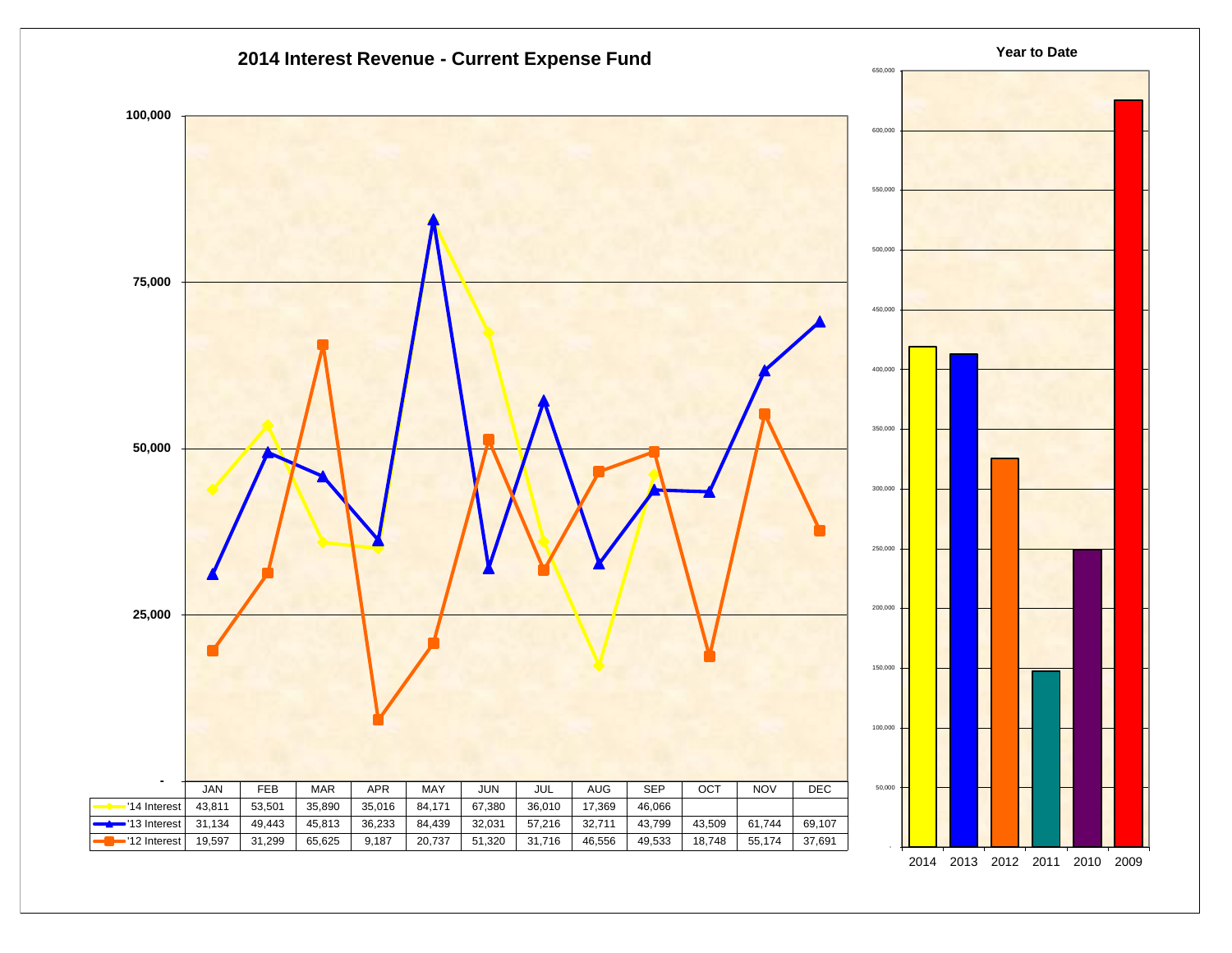



**Year to Date**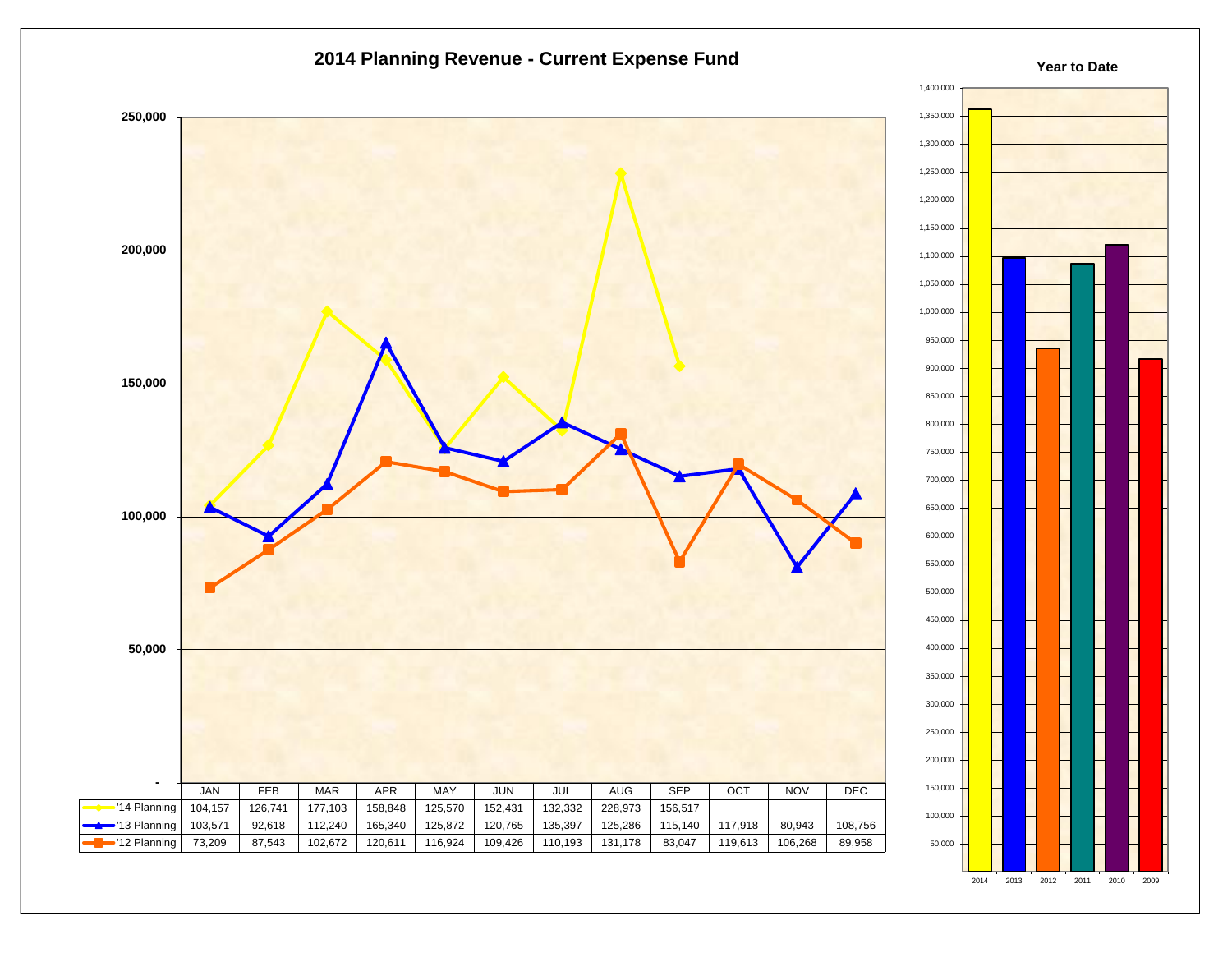## September 2014 **CURRENT EXPENSE FUND**

By Department

## **Other Revenue**

| <b>Year to Date</b>               | <b>ACTUAL</b> | <b>BUDGET</b> | Year to Date % |
|-----------------------------------|---------------|---------------|----------------|
| Auditor                           | 428,740       | 614,600       | 69.8%          |
| Clerk                             | 289,902       | 376,600       | 77.0%          |
| <b>District Court</b>             | 711,563       | 982,900       | 72.4%          |
| <b>Sheriff</b>                    | 416,603       | 542,862       | 76.7%          |
| <b>Sales Tax Criminal Justice</b> | 335,375       | 574,000       | 58.4%          |
| Cable Tax                         | 0             | 530,000       | 0.0%           |
| <b>Prop Tax Penalty</b>           | 295,979       | 435,000       | 68.0%          |
| Prop Tax Interest                 | 505,493       | 650,000       | 77.8%          |
| State Sh Rev PUD                  | 133,847       | 132,000       | 101.4%         |
| <b>County Assistance</b>          | 334,645       | 376,000       | 89.0%          |
| <b>Criminal Justice</b>           | 233,229       | 438,000       | 53.2%          |
| Liquor Tax                        | 173,202       | 240,000       | 72.2%          |
| Other                             | 487,272       | 506,476       | 96.2%          |
| <b>Total Other Revenue</b>        | 4,345,850     | 6,398,438     | 67.92%         |

## **Expenditures**

| <b>Year to Date</b>         | <b>ACTUAL</b> | <b>BUDGET</b> | Year to Date % |
|-----------------------------|---------------|---------------|----------------|
| Assessor                    | 746,865       | 1,145,016     | 65.2%          |
| Auditor                     | 627,134       | 915,376       | 68.5%          |
| <b>Budget</b>               | 51,111        | 67,238        | 76.0%          |
| <b>Central Services</b>     | 821,725       | 1,460,925     | 56.2%          |
| <b>Clerk</b>                | 310,313       | 505,290       | 61.4%          |
| Commissioners               | 417,470       | 627,522       | 66.5%          |
| Coroner                     | 191,420       | 247,920       | 77.2%          |
| <b>District Court</b>       | 790,967       | 1,137,717     | 69.5%          |
| <b>Emergency Management</b> | 206,607       | 211,342       | 97.8%          |
| <b>Facilities</b>           | 735,930       | 1,099,612     | 66.9%          |
| <b>GSA</b>                  | 826,964       | 1,163,530     | 71.1%          |
| <b>Human Resources</b>      | 186,723       | 346,841       | 53.8%          |
| <b>Human Services</b>       | 116,307       | 177,435       | 65.5%          |
| Miscellaneous               | 290,750       | 283,142       | 102.7%         |
| Parks                       | 198,802       | 290,719       | 68.4%          |
| Planning                    | 1,269,230     | 1,800,667     | 70.5%          |
| Prosecutor                  | 1,037,822     | 1,522,774     | 68.2%          |
| <b>Sheriff</b>              | 5,489,111     | 7,732,030     | 71.0%          |
| <b>Superior Court</b>       | 777,654       | 1,151,786     | 67.5%          |
| <b>Treasurer</b>            | 447,880       | 603,974       | 74.2%          |
| Non Departmental            | 365,499       | 976,941       | 37.4%          |
| <b>Total Expenditures</b>   | 15,906,284    | 23,467,797    | 67.78%         |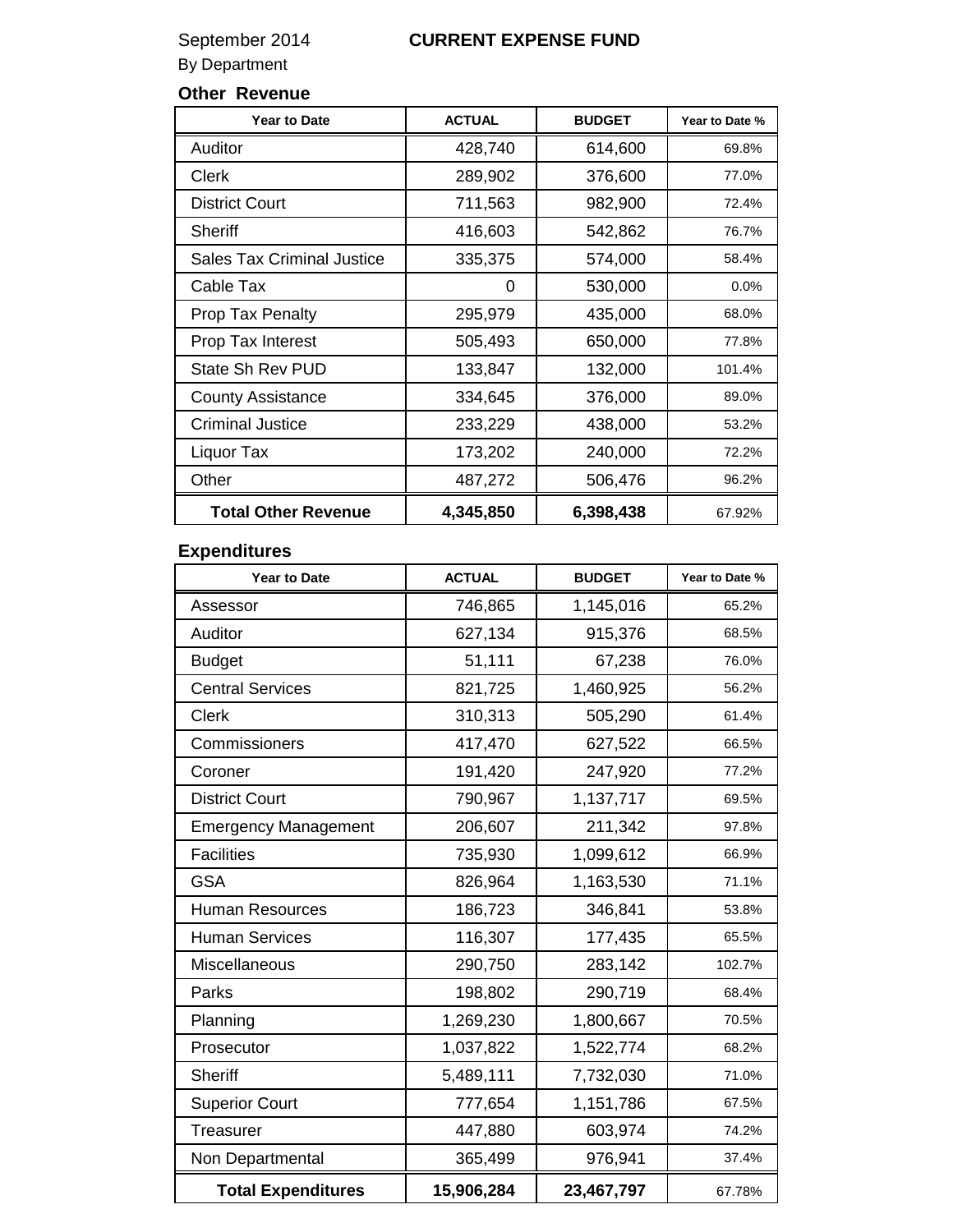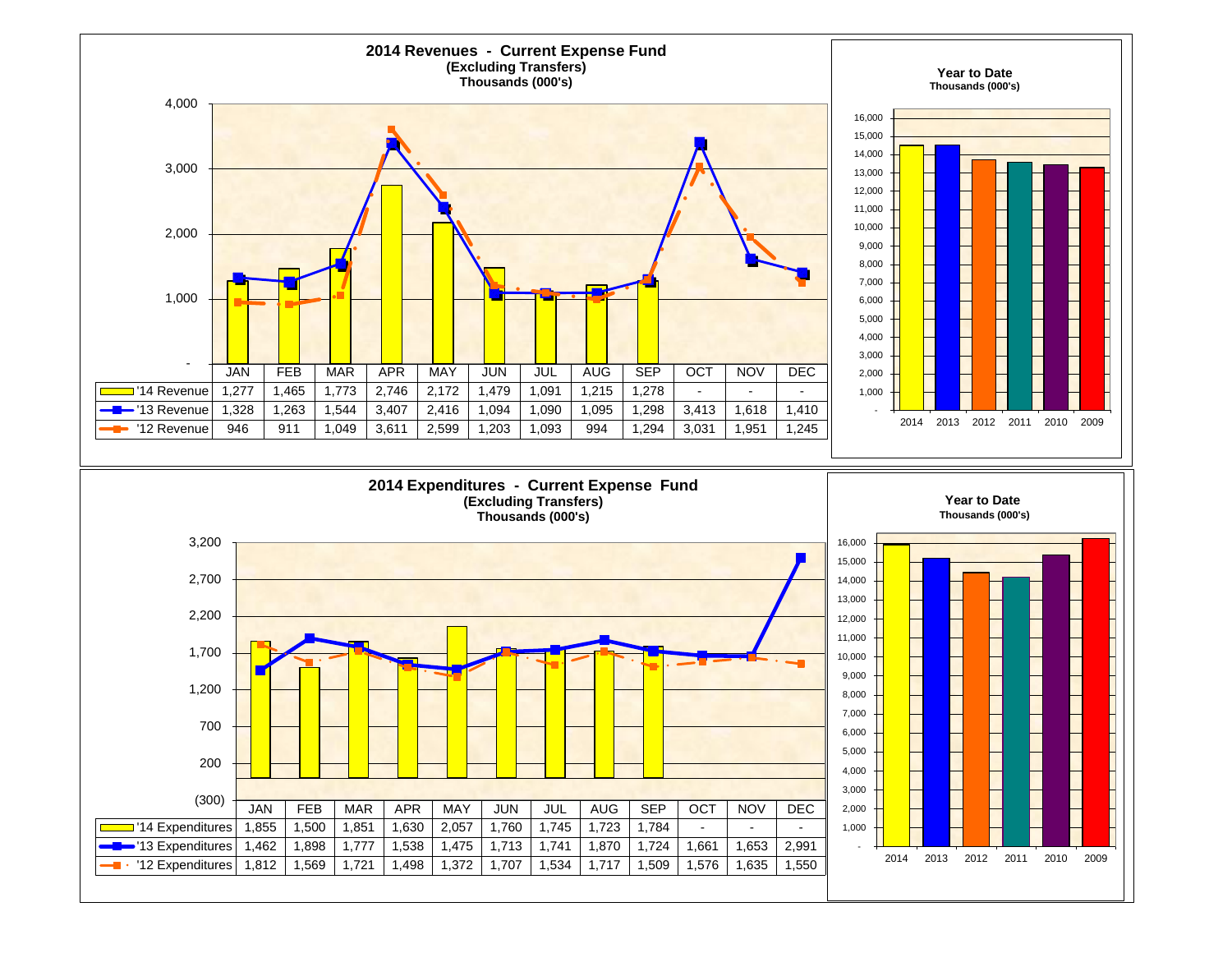September 2014 **OTHER FUNDS**

### **Revenue**

| <b>Year to Date</b>         | <b>Actual Transfers</b> | <b>Actual Revenue</b><br>(Excludes Transfers) | <b>Budget</b><br>(Excludes Transfers) | <b>Year to Date</b><br>% |
|-----------------------------|-------------------------|-----------------------------------------------|---------------------------------------|--------------------------|
| <b>Clean Water Utility</b>  | 0                       | 882,060                                       | 1,818,000                             | 48.5%                    |
| <b>Conservation Futures</b> | 0                       | 457,651                                       | 788,486                               | 58.0%                    |
| <b>Health Funds</b>         | 685,657                 | 1,925,252                                     | 2,966,232                             | 64.9%                    |
| Human Services Funds        | 296,802                 | 1,851,003                                     | 3,727,952                             | 49.7%                    |
| Juvenile Detention Facility | 371,000                 | 473,020                                       | 821,654                               | 57.6%                    |
| <b>Public Works Funds</b>   | 1,279,079               | 14,550,642                                    | 21,688,543                            | 67.1%                    |
| <b>REET 1 &amp; 2</b>       | $\Omega$                | 1,620,874                                     | 2,436,830                             | 66.5%                    |
| Solid Waste                 | 0                       | 4,736,221                                     | 5,677,483                             | 83.4%                    |
| <b>Extension Services</b>   | 122,020                 | 147,149                                       | 241,599                               | 60.9%                    |
| <b>Insurance Reserve</b>    | 0                       | 712,515                                       | 852,509                               | 83.6%                    |
| Motor Pool                  | 465,000                 | 15,360                                        | $\Omega$                              |                          |
| <b>Miscellaneous</b>        | 279,191                 | 1,676,339                                     | 2,828,974                             | 59.3%                    |

### **Expenditures**

| <b>Year to Date</b>         | <b>Actual Transfers</b> | <b>Actual Expenditures</b><br>(Excludes Transfers) | <b>Budget</b><br>(Excludes Transfers) | <b>Year to Date</b><br>% |
|-----------------------------|-------------------------|----------------------------------------------------|---------------------------------------|--------------------------|
| <b>Clean Water Utility</b>  | 230,000                 | 501,897                                            | 1,818,000                             | 27.6%                    |
| <b>Conservation Futures</b> | 0                       | 47,780                                             | 788,486                               | 6.1%                     |
| <b>Health Funds</b>         | 144,367                 | 2,307,906                                          | 3,507,522                             | 65.8%                    |
| Human Services Funds        | 318,692                 | 2,215,640                                          | 3,706,062                             | 59.8%                    |
| Juvenile Detention Facility | 59,000                  | 753,816                                            | 1,133,654                             | 66.5%                    |
| <b>Public Works Funds</b>   | 2,717,648               | 13,748,297                                         | 20,254,805                            | 67.9%                    |
| <b>REET 1 &amp; 2</b>       | 561,855                 | 230,131                                            | 1,865,426                             | 12.3%                    |
| Solid Waste                 | 364,383                 | 3,894,606                                          | 5,313,100                             | 73.3%                    |
| <b>Extension Services</b>   | 0                       | 254,512                                            | 363,619                               | 70.0%                    |
| <b>Insurance Reserve</b>    | 17,500                  | 511,043                                            | 835,009                               | 61.2%                    |
| Motor Pool                  | $\Omega$                | 351,269                                            | 465,000                               | 75.5%                    |
| <b>Miscellaneous</b>        | 21,100                  | 1,691,984                                          | 3,085,565                             | 54.8%                    |

#### **Grouped Funds**

Health Funds [Public Health Pooling, Natural Resources, Water Quality (104,165,149)]

Human Services Funds [Housing, Homeless Housing, Veterans, Mental Health, Developmental Disabilities, Alcohol Abuse, Therapeutic Sales Tax, Admin (105,106,107,113,114,123,126,129)

Public Works Funds [Road, Paths & Trails, Admin, Storm & Surface Water, Capital Drainage, Equipment Rental & Revolving (101,137,139,144,321,501,119,410)

Miscellaneous [Law Library, Elections, Fire Permit, Treasurer & Auditor O&M, Rural County Sales Tax, 2% Hotel/Motel Public Facilities,CASA, Drug Seizure, Anti Profiteering, Enhanced 911, Family Resource Centers, Joint Tourism, Federal Asset Fortfeiture, Trial Court Improvement, Historic Preservation (103,111,115,116,118,121,124,130,131,133,136,140,141,142,143,146,147,157,180)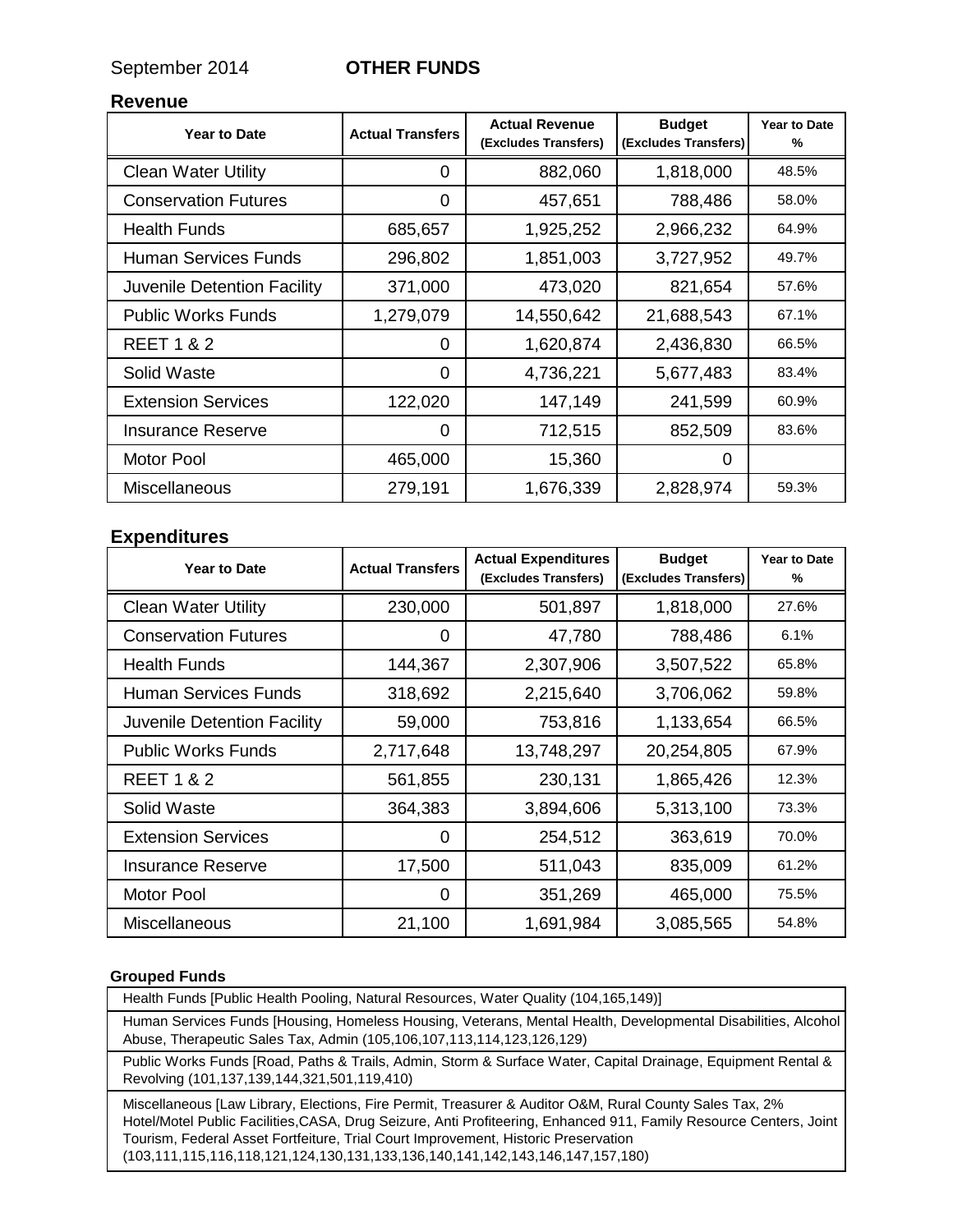|                                                |                |               | <b>Report Date: 09/30/2014</b> |                |                       |
|------------------------------------------------|----------------|---------------|--------------------------------|----------------|-----------------------|
| <b>Group - Description</b>                     | <b>Budget</b>  | <b>Actual</b> | <b>Encumbrance</b>             | <b>Balance</b> | Percent<br><b>YTD</b> |
| Dept: 11 PUBLIC WORKS<br>Revenue               |                |               |                                |                |                       |
| 34 CHARGES FOR GOODS & SERVICES                | 20,826.00      | 28,677.63     | 0.00                           | (7,851.63)     | 137.70                |
| <b>36 MISCELLANEOUS REVENUES</b>               | 5,600.00       | 5,487.33      | 0.00                           | 112.67         | 97.98                 |
| 39 OTHER FINANCING SOURCES                     | 239,349.00     | 229,800.00    | 0.00                           | 9,549.00       | 96.01                 |
| <b>Revenue Total:</b>                          | 265,775.00     | 263,964.96    | 0.00                           | 1,810.04       | 99.31                 |
| <b>Expenditures</b>                            |                |               |                                |                |                       |
| 10 SALARIES                                    | 159,841.00     | 93,945.58     | 0.00                           | 65,895.42      | 58.77                 |
| 15 BENEFITS                                    | 73,793.00      | 45,749.43     | 0.00                           | 28,043.57      | 62.00                 |
| 20 MAINTENANCE & OPERATIONS                    | 56,336.00      | 52,142.26     | 0.00                           | 4,193.74       | 92.55                 |
| <b>30 INTERGOVERNMENT</b>                      | 749.00         | 1,099.66      | 0.00                           | (350.66)       | 146.81                |
| <b>40 CAPITAL</b>                              | 0.00           | 3,690.36      | 0.00                           | (3,690.36)     | 0.00                  |
| 50 INTERDEPT & TRANSFERS                       | 0.00           | 2,174.70      | 0.00                           | (2,174.70)     | 0.00                  |
| <b>Expenditure Total:</b>                      | 290,719.00     | 198,801.99    | 0.00                           | 91,917.01      | 68.38                 |
| <b>Dept Total:</b>                             | (24,944.00)    | 65,162.97     | 0.00                           | (90, 106.97)   |                       |
| Dept: 13 HUMAN SERVICES<br><b>Expenditures</b> |                |               |                                |                |                       |
| 20 MAINTENANCE & OPERATIONS                    | 177,435.00     | 116,307.44    | 0.00                           | 61,127.56      | 65.54                 |
| 50 INTERDEPT & TRANSFERS                       | 6,010.00       | 6,010.00      | 0.00                           | 0.00           | 100.00                |
| <b>Expenditure Total:</b>                      | 183,445.00     | 122,317.44    | 0.00                           | 61,127.56      | 66.67                 |
| <b>Dept Total:</b>                             | (183, 445.00)  | (122, 317.44) | 0.00                           | (61, 127.56)   |                       |
| Dept: 20 ASSESSOR<br><b>Revenue</b>            |                |               |                                |                |                       |
| 34 CHARGES FOR GOODS & SERVICES                | 20,400.00      | 14,073.31     | 0.00                           | 6,326.69       | 68.98                 |
| <b>36 MISCELLANEOUS REVENUES</b>               | 0.00           | 1.00          | 0.00                           | (1.00)         | 0.00                  |
| <b>Revenue Total:</b>                          | 20,400.00      | 14,074.31     | 0.00                           | 6,325.69       | 68.99                 |
| <b>Expenditures</b>                            |                |               |                                |                |                       |
| 10 SALARIES                                    | 731,512.00     | 492,093.20    | 0.00                           | 239,418.80     | 67.27                 |
| 15 BENEFITS                                    | 309,149.00     | 190,771.49    | 0.00                           | 118,377.51     | 61.70                 |
| 20 MAINTENANCE & OPERATIONS                    | 104,355.00     | 63,951.98     | 0.00                           | 40,403.02      | 61.28                 |
| 50 INTERDEPT & TRANSFERS                       | 0.00           | 48.50         | 0.00                           | (48.50)        | 0.00                  |
| <b>Expenditure Total:</b>                      | 1,145,016.00   | 746,865.17    | 0.00                           | 398,150.83     | 65.22                 |
| <b>Dept Total:</b>                             | (1,124,616.00) | (732, 790.86) | 0.00                           | (391, 825.14)  |                       |
| Dept: 21 AUDITOR<br><b>Revenue</b>             |                |               |                                |                |                       |
| 32 LICENSES & PERMITS                          | 5,000.00       | 3,402.00      | 0.00                           | 1,598.00       | 68.04                 |
| 34 CHARGES FOR GOODS & SERVICES                | 609,600.00     | 424,355.15    | 0.00                           | 185,244.85     | 69.61                 |
| <b>36 MISCELLANEOUS REVENUES</b>               | 0.00           | 983.05        | 0.00                           | (983.05)       | 0.00                  |
| <b>Revenue Total:</b>                          | 614,600.00     | 428,740.20    | 0.00                           | 185,859.80     | 69.75                 |
| <b>Expenditures</b>                            |                |               |                                |                |                       |
| 10 SALARIES                                    | 590,947.00     | 418,800.00    | 0.00                           | 172,147.00     | 70.86                 |
| 15 BENEFITS                                    | 228,904.00     | 150,731.43    | 0.00                           | 78,172.57      | 65.84                 |
| 20 MAINTENANCE & OPERATIONS                    | 95,525.00      | 57,602.22     | 0.00                           | 37,922.78      | 60.30                 |
| <b>Expenditure Total:</b>                      | 915,376.00     | 627,133.65    | 0.00                           | 288,242.35     | 68.51                 |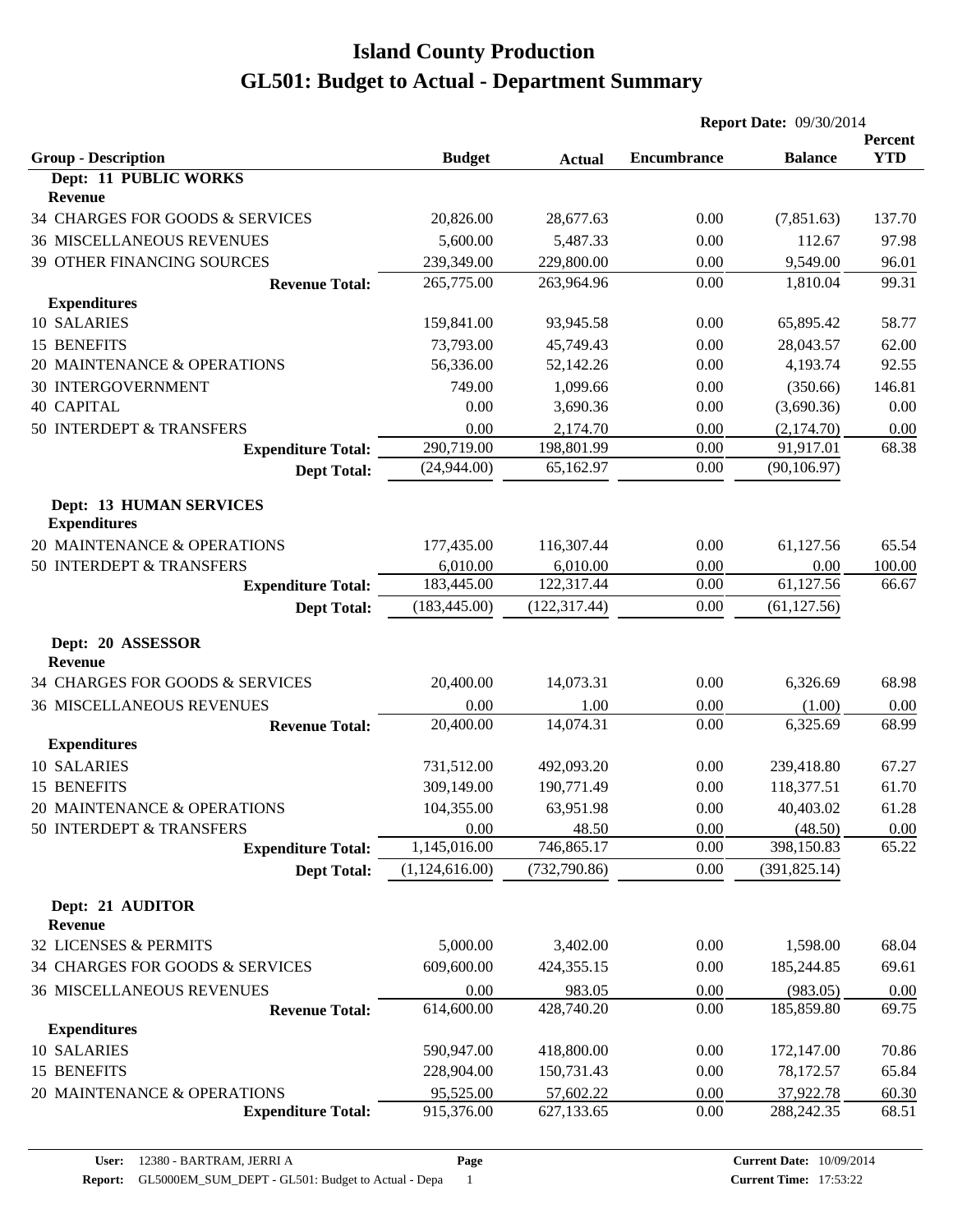|                                  |                |               | <b>Report Date: 09/30/2014</b> |                |            |
|----------------------------------|----------------|---------------|--------------------------------|----------------|------------|
|                                  |                |               |                                |                | Percent    |
| <b>Group - Description</b>       | <b>Budget</b>  | <b>Actual</b> | <b>Encumbrance</b>             | <b>Balance</b> | <b>YTD</b> |
| <b>Dept Total:</b>               | (300, 776.00)  | (198, 393.45) | 0.00                           | (102, 382.55)  |            |
| Dept: 24 CLERK                   |                |               |                                |                |            |
| Revenue                          |                |               |                                |                |            |
| 33 INTERGOVERMENTAL REVENUES     | 176,000.00     | 37,370.74     | 0.00                           | 138,629.26     | 21.23      |
| 34 CHARGES FOR GOODS & SERVICES  | 187,000.00     | 196,608.27    | 0.00                           | (9,608.27)     | 105.13     |
| <b>35 FINES &amp; PENALTIES</b>  | 59,600.00      | 70,698.88     | 0.00                           | (11,098.88)    | 118.62     |
| <b>36 MISCELLANEOUS REVENUES</b> | 5,000.00       | 10,490.13     | 0.00                           | (5,490.13)     | 209.80     |
| 39 OTHER FINANCING SOURCES       | 9,000.00       | 9,000.00      | 0.00                           | 0.00           | 100.00     |
| <b>Revenue Total:</b>            | 436,600.00     | 324,168.02    | 0.00                           | 112,431.98     | 74.24      |
| <b>Expenditures</b>              |                |               |                                |                |            |
| 10 SALARIES                      | 359,978.00     | 232,126.26    | 0.00                           | 127,851.74     | 64.48      |
| 15 BENEFITS                      | 106,312.00     | 61,080.99     | 0.00                           | 45,231.01      | 57.45      |
| 20 MAINTENANCE & OPERATIONS      | 39,000.00      | 17,105.46     | 0.00                           | 21,894.54      | 43.86      |
| <b>Expenditure Total:</b>        | 505,290.00     | 310,312.71    | 0.00                           | 194,977.29     | 61.41      |
| <b>Dept Total:</b>               | (68, 690.00)   | 13,855.31     | 0.00                           | (82, 545.31)   |            |
| Dept: 25 COMMISSIONERS           |                |               |                                |                |            |
| <b>Revenue</b>                   |                |               |                                |                |            |
| 34 CHARGES FOR GOODS & SERVICES  | 500.00         | 209.20        | 0.00                           | 290.80         | 41.84      |
| <b>Revenue Total:</b>            | 500.00         | 209.20        | 0.00                           | 290.80         | 41.84      |
| <b>Expenditures</b>              |                |               |                                |                |            |
| 10 SALARIES                      | 432,293.00     | 299,954.47    | 0.00                           | 132,338.53     | 69.38      |
| 15 BENEFITS                      | 140,529.00     | 91,213.97     | 0.00                           | 49,315.03      | 64.90      |
| 20 MAINTENANCE & OPERATIONS      | 54,700.00      | 26,302.02     | 0.00                           | 28,397.98      | 48.08      |
| <b>Expenditure Total:</b>        | 627,522.00     | 417,470.46    | 0.00                           | 210,051.54     | 66.52      |
| <b>Dept Total:</b>               | (627, 022.00)  | (417, 261.26) | 0.00                           | (209,760.74)   |            |
| <b>Dept: 26 CENTRAL SERVICES</b> |                |               |                                |                |            |
| <b>Expenditures</b>              |                |               |                                |                |            |
| 10 SALARIES                      | 357,141.00     | 264,074.35    | 0.00                           | 93,066.65      | 73.94      |
| 15 BENEFITS                      | 164,734.00     | 120,412.90    | 0.00                           | 44,321.10      | 73.09      |
| 20 MAINTENANCE & OPERATIONS      | 633,050.00     | 391,965.84    | 0.00                           | 241,084.16     | 61.91      |
| <b>40 CAPITAL</b>                | 306,000.00     | 45,272.03     | 0.00                           | 260,727.97     | 14.79      |
| <b>Expenditure Total:</b>        | 1,460,925.00   | 821,725.12    | 0.00                           | 639,199.88     | 56.24      |
| <b>Dept Total:</b>               | (1,460,925.00) | (821, 725.12) | 0.00                           | (639, 199.88)  |            |
|                                  |                |               |                                |                |            |
| Dept: 27 CORONER<br>Revenue      |                |               |                                |                |            |
| 33 INTERGOVERMENTAL REVENUES     | 20,000.00      | 22,897.88     | $0.00\,$                       | (2,897.88)     | 114.48     |
| <b>36 MISCELLANEOUS REVENUES</b> | 0.00           | 190.00        | 0.00                           | (190.00)       | 0.00       |
| <b>Revenue Total:</b>            | 20,000.00      | 23,087.88     | 0.00                           | (3,087.88)     | 115.43     |
| <b>Expenditures</b>              |                |               |                                |                |            |
| 10 SALARIES                      | 115,772.00     | 89,186.90     | 0.00                           | 26,585.10      | 77.03      |
| 15 BENEFITS                      | 50,148.00      | 34,628.24     | 0.00                           | 15,519.76      | 69.05      |
| 20 MAINTENANCE & OPERATIONS      | 82,000.00      | 67,605.08     | 0.00                           | 14,394.92      | 82.44      |
| <b>Expenditure Total:</b>        | 247,920.00     | 191,420.22    | 0.00                           | 56,499.78      | 77.21      |
|                                  |                |               |                                |                |            |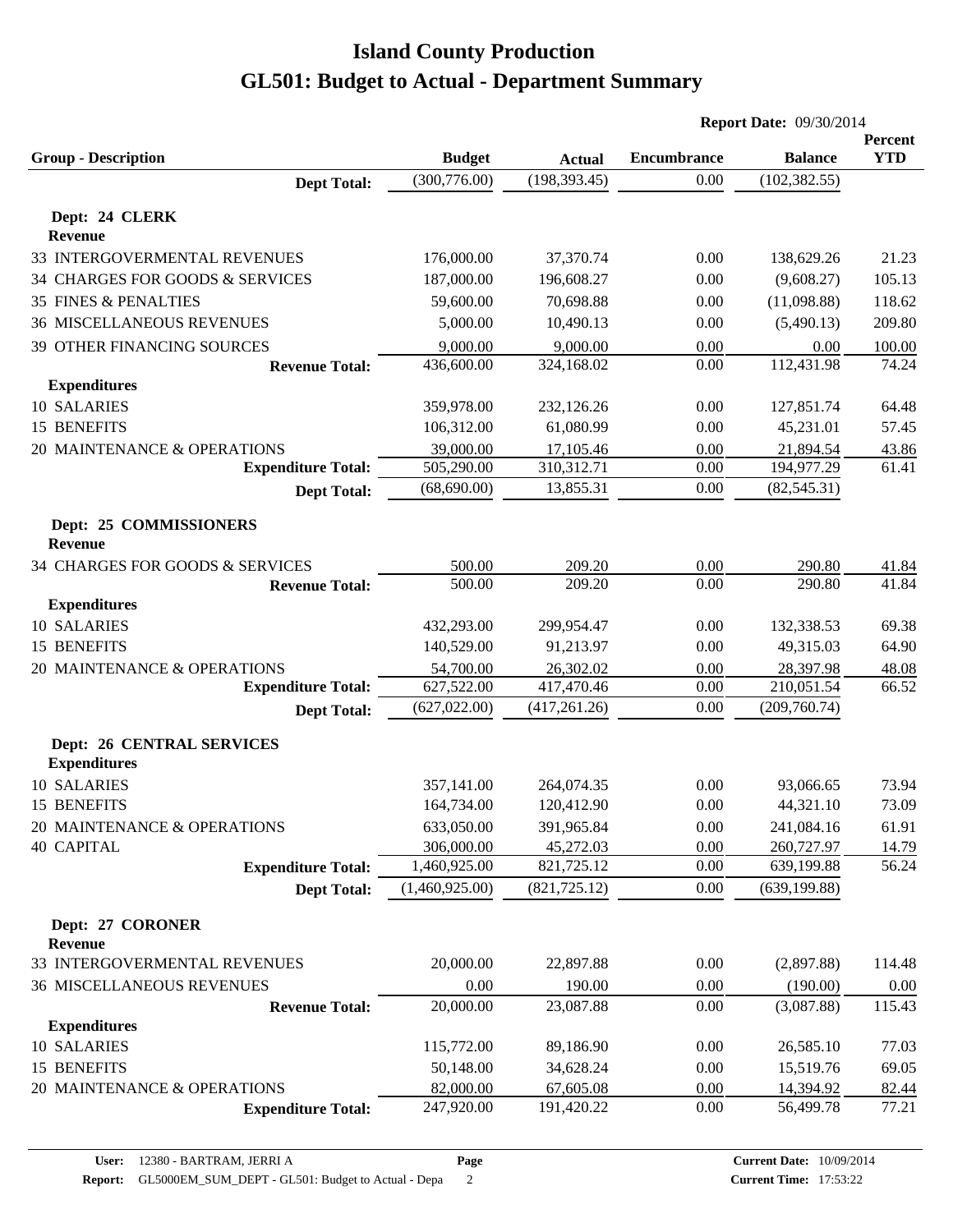|                                                 |                                |                                | <b>Report Date: 09/30/2014</b> |                                 |                       |
|-------------------------------------------------|--------------------------------|--------------------------------|--------------------------------|---------------------------------|-----------------------|
|                                                 |                                |                                |                                |                                 | Percent<br><b>YTD</b> |
| <b>Group - Description</b>                      | <b>Budget</b><br>(227, 920.00) | <b>Actual</b><br>(168, 332.34) | <b>Encumbrance</b><br>0.00     | <b>Balance</b><br>(59, 587.66)  |                       |
| <b>Dept Total:</b>                              |                                |                                |                                |                                 |                       |
| Dept: 28 FACILITIES MANAGEMENT                  |                                |                                |                                |                                 |                       |
| <b>Revenue</b>                                  |                                |                                |                                |                                 |                       |
| 34 CHARGES FOR GOODS & SERVICES                 | 75,720.00                      | 60,418.89                      | 0.00                           | 15,301.11                       | 79.79                 |
| <b>36 MISCELLANEOUS REVENUES</b>                | 0.00                           | 53.10                          | 0.00                           | (53.10)                         | 0.00                  |
| <b>Revenue Total:</b>                           | 75,720.00                      | 60,471.99                      | 0.00                           | 15,248.01                       | 79.86                 |
| <b>Expenditures</b>                             |                                |                                |                                |                                 |                       |
| 10 SALARIES                                     | 453,796.00                     | 304,248.98                     | 0.00                           | 149,547.02                      | 67.04                 |
| 15 BENEFITS                                     | 217,666.00                     | 132,789.63                     | 0.00                           | 84,876.37                       | 61.00                 |
| 20 MAINTENANCE & OPERATIONS                     | 428,150.00<br>1,099,612.00     | 298,891.05<br>735,929.66       | 0.00<br>0.00                   | 129,258.95<br>363,682.34        | 69.80<br>66.92        |
| <b>Expenditure Total:</b><br><b>Dept Total:</b> | (1,023,892.00)                 | (675, 457.67)                  | 0.00                           | (348, 434.33)                   |                       |
|                                                 |                                |                                |                                |                                 |                       |
| Dept: 29 DISTRICT COURT                         |                                |                                |                                |                                 |                       |
| Revenue                                         |                                |                                |                                |                                 |                       |
| 33 INTERGOVERMENTAL REVENUES                    | 270,000.00                     | 140,937.85                     | 0.00                           | 129,062.15                      | 52.19                 |
| 34 CHARGES FOR GOODS & SERVICES                 | 210,500.00                     | 168,874.29                     | 0.00                           | 41,625.71                       | 80.22                 |
| <b>35 FINES &amp; PENALTIES</b>                 | 479,400.00                     | 377,141.47                     | 0.00                           | 102,258.53                      | 78.66                 |
| <b>36 MISCELLANEOUS REVENUES</b>                | 23,000.00                      | 24,608.98                      | 0.00                           | (1,608.98)                      | 107.00                |
| <b>Revenue Total:</b>                           | 982,900.00                     | 711,562.59                     | 0.00                           | 271,337.41                      | 72.39                 |
| <b>Expenditures</b>                             |                                |                                |                                |                                 |                       |
| 10 SALARIES                                     | 758,934.00                     | 525,923.48                     | 0.00                           | 233,010.52                      | 69.29                 |
| 15 BENEFITS                                     | 287,773.00                     | 203,975.72                     | 0.00                           | 83,797.28                       | 70.88                 |
| 20 MAINTENANCE & OPERATIONS                     | 91,010.00                      | 61,067.59                      | 0.00                           | 29,942.41                       | 67.09                 |
| <b>Expenditure Total:</b>                       | 1,137,717.00<br>(154, 817.00)  | 790,966.79<br>(79, 404.20)     | 0.00<br>0.00                   | 346,750.21<br>(75, 412.80)      | 69.52                 |
| <b>Dept Total:</b>                              |                                |                                |                                |                                 |                       |
| Dept: 36 MISCELLANEOUS                          |                                |                                |                                |                                 |                       |
| <b>Revenue</b>                                  |                                |                                |                                |                                 |                       |
| 34 CHARGES FOR GOODS & SERVICES                 | 0.00                           | 81.00                          | 0.00                           | (81.00)                         | 0.00                  |
| <b>Revenue Total:</b>                           | 0.00                           | 81.00                          | 0.00                           | (81.00)                         | 0.00                  |
| <b>Expenditures</b>                             |                                |                                |                                |                                 |                       |
| 10 SALARIES                                     | 10,377.00                      | 7,287.44                       | 0.00                           | 3,089.56                        | 70.22                 |
| 15 BENEFITS                                     | 41,059.00                      | 33,078.24                      | 0.00                           | 7,980.76                        | 80.56                 |
| 20 MAINTENANCE & OPERATIONS                     | 120,860.00                     | 96,726.09                      | 0.00                           | 24,133.91                       | 80.03                 |
| 30 INTERGOVERNMENT                              | 110,846.25                     | 153,657.76                     | 0.00                           | (42, 811.51)                    | 138.62                |
| <b>Expenditure Total:</b>                       | 283,142.25                     | 290,749.53                     | 0.00                           | (7,607.28)                      | 102.68                |
| <b>Dept Total:</b>                              | (283, 142.25)                  | (290, 668.53)                  | 0.00                           | 7,526.28                        |                       |
| Dept: 39 PROSECUTING ATTORNEY                   |                                |                                |                                |                                 |                       |
| <b>Revenue</b><br>33 INTERGOVERMENTAL REVENUES  | 227,733.00                     | 135,656.99                     | 0.00                           | 92,076.01                       | 59.56                 |
| 34 CHARGES FOR GOODS & SERVICES                 |                                |                                |                                |                                 |                       |
|                                                 | 25,500.00                      | 26,714.77                      | 0.00                           | (1,214.77)                      | 104.76                |
| <b>35 FINES &amp; PENALTIES</b>                 | 400.00                         | 1,693.60                       | 0.00                           | (1,293.60)                      | 423.40                |
| <b>36 MISCELLANEOUS REVENUES</b>                | 0.00                           | 4.51                           | 0.00                           | (4.51)                          | 0.00                  |
| 39 OTHER FINANCING SOURCES                      | 13,000.00                      | 13,000.00                      | 0.00                           | 0.00                            | 100.00                |
| <b>Revenue Total:</b>                           | 266,633.00                     | 177,069.87                     | 0.00                           | 89,563.13                       | 66.40                 |
| 12380 - BARTRAM, JERRI A<br>User:               | Page                           |                                |                                | <b>Current Date: 10/09/2014</b> |                       |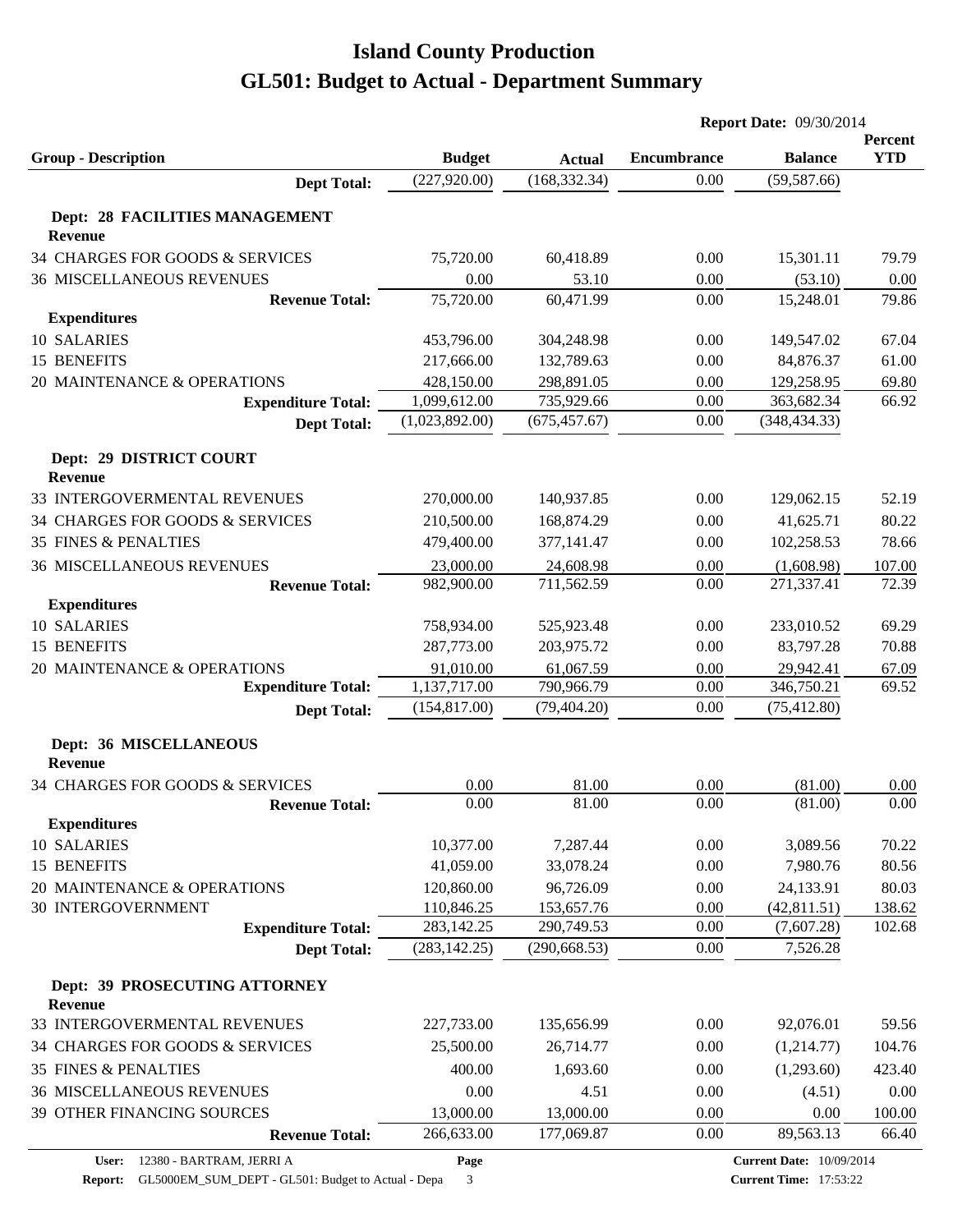|                                              |                |                | <b>Report Date: 09/30/2014</b> |                |                       |  |
|----------------------------------------------|----------------|----------------|--------------------------------|----------------|-----------------------|--|
| <b>Group - Description</b>                   | <b>Budget</b>  | <b>Actual</b>  | <b>Encumbrance</b>             | <b>Balance</b> | Percent<br><b>YTD</b> |  |
| <b>Expenditures</b>                          |                |                |                                |                |                       |  |
| 10 SALARIES                                  | 1,015,443.00   | 712,521.74     | 0.00                           | 302,921.26     | 70.16                 |  |
| 15 BENEFITS                                  | 394,609.00     | 269,142.80     | 0.00                           | 125,466.20     | 68.20                 |  |
| 20 MAINTENANCE & OPERATIONS                  | 112,722.00     | 56,157.09      | 0.00                           | 56,564.91      | 49.81                 |  |
| <b>40 CAPITAL</b>                            | 0.00           | 0.00           | 0.00                           | 0.00           | 0.00                  |  |
| <b>Expenditure Total:</b>                    | 1,522,774.00   | 1,037,821.63   | 0.00                           | 484,952.37     | 68.15                 |  |
| <b>Dept Total:</b>                           | (1,256,141.00) | (860, 751.76)  | 0.00                           | (395, 389.24)  |                       |  |
| Dept: 40 SHERIFF<br><b>Revenue</b>           |                |                |                                |                |                       |  |
| 32 LICENSES & PERMITS                        | 40,100.00      | 27,354.13      | 0.00                           | 12,745.87      | 68.21                 |  |
|                                              |                |                |                                |                |                       |  |
| 33 INTERGOVERMENTAL REVENUES                 | 517,762.00     | 375,055.53     | 0.00                           | 142,706.47     | 72.43                 |  |
| 34 CHARGES FOR GOODS & SERVICES              | 48,500.00      | 33,214.68      | 0.00                           | 15,285.32      | 68.48                 |  |
| <b>35 FINES &amp; PENALTIES</b>              | 0.00           | 162.59         | 0.00                           | (162.59)       | 0.00                  |  |
| <b>36 MISCELLANEOUS REVENUES</b>             | 10,000.00      | 45,298.94      | 0.00                           | (35, 298.94)   | 452.98                |  |
| <b>38 NONREVENUES</b>                        | 0.00           | 10,999.84      | 0.00                           | (10,999.84)    | 0.00                  |  |
| <b>39 OTHER FINANCING SOURCES</b>            | 725,000.00     | 729,830.74     | 0.00                           | (4,830.74)     | 100.66                |  |
| <b>Revenue Total:</b><br><b>Expenditures</b> | 1,341,362.00   | 1,221,916.45   | 0.00                           | 119,445.55     | 91.09                 |  |
| 10 SALARIES                                  | 4,386,014.00   | 3,139,975.29   | 0.00                           | 1,246,038.71   | 71.59                 |  |
| 15 BENEFITS                                  | 1,791,774.00   | 1,153,904.52   | 0.00                           | 637,869.48     | 64.40                 |  |
| 20 MAINTENANCE & OPERATIONS                  | 876,242.00     | 535,956.95     | 0.00                           | 340,285.05     | 61.16                 |  |
| <b>30 INTERGOVERNMENT</b>                    | 585,000.00     | 584,690.25     | 0.00                           | 309.75         | 99.94                 |  |
| <b>40 CAPITAL</b>                            | 37,000.00      | 44,732.93      | 0.00                           | (7, 732.93)    | 120.89                |  |
| 50 INTERDEPT & TRANSFERS                     | 56,000.00      | 29,851.06      | 0.00                           | 26,148.94      | 53.30                 |  |
| <b>Expenditure Total:</b>                    | 7,732,030.00   | 5,489,111.00   | 0.00                           | 2,242,919.00   | 70.99                 |  |
| <b>Dept Total:</b>                           | (6,390,668.00) | (4,267,194.55) | 0.00                           | (2,123,473.45) |                       |  |
| Dept: 41 SUPERIOR COURT                      |                |                |                                |                |                       |  |
| <b>Revenue</b>                               |                |                |                                |                |                       |  |
| 32 LICENSES & PERMITS                        | 20,000.00      | 8,694.00       | 0.00                           | 11,306.00      | 43.47                 |  |
| 33 INTERGOVERMENTAL REVENUES                 | 333,686.00     | 185,067.34     | 0.00                           | 148,618.66     | 55.46                 |  |
| 34 CHARGES FOR GOODS & SERVICES              | 18,000.00      | 14,105.42      | 0.00                           | 3,894.58       | 78.36                 |  |
| <b>36 MISCELLANEOUS REVENUES</b>             | 0.00           | 1,497.59       | 0.00                           | (1,497.59)     | 0.00                  |  |
| 39 OTHER FINANCING SOURCES                   | 0.00           | 0.00           | 0.00                           | 0.00           | 0.00                  |  |
| <b>Revenue Total:</b>                        | 371,686.00     | 209,364.35     | 0.00                           | 162,321.65     | 56.32                 |  |
| <b>Expenditures</b>                          |                |                |                                |                |                       |  |
| 10 SALARIES                                  | 795,176.00     | 565,821.10     | 0.00                           | 229,354.90     | 71.15                 |  |
| 15 BENEFITS                                  | 199,971.00     | 137,897.13     | 0.00                           | 62,073.87      | 68.95                 |  |
| 20 MAINTENANCE & OPERATIONS                  | 156,639.00     | 73,935.54      | 0.00                           | 82,703.46      | 47.20                 |  |
| 50 INTERDEPT & TRANSFERS                     | 371,000.00     | 371,000.00     | 0.00                           | 0.00           | 100.00                |  |
| <b>Expenditure Total:</b>                    | 1,522,786.00   | 1,148,653.77   | 0.00                           | 374,132.23     | 75.43                 |  |
| <b>Dept Total:</b>                           | (1,151,100.00) | (939, 289.42)  | 0.00                           | (211,810.58)   |                       |  |
| <b>Dept: 42 TREASURER</b>                    |                |                |                                |                |                       |  |
| <b>Revenue</b><br>31 TAXES                   | 81,000.00      | 99,579.49      | 0.00                           | (18, 579.49)   | 122.93                |  |
|                                              |                |                |                                |                |                       |  |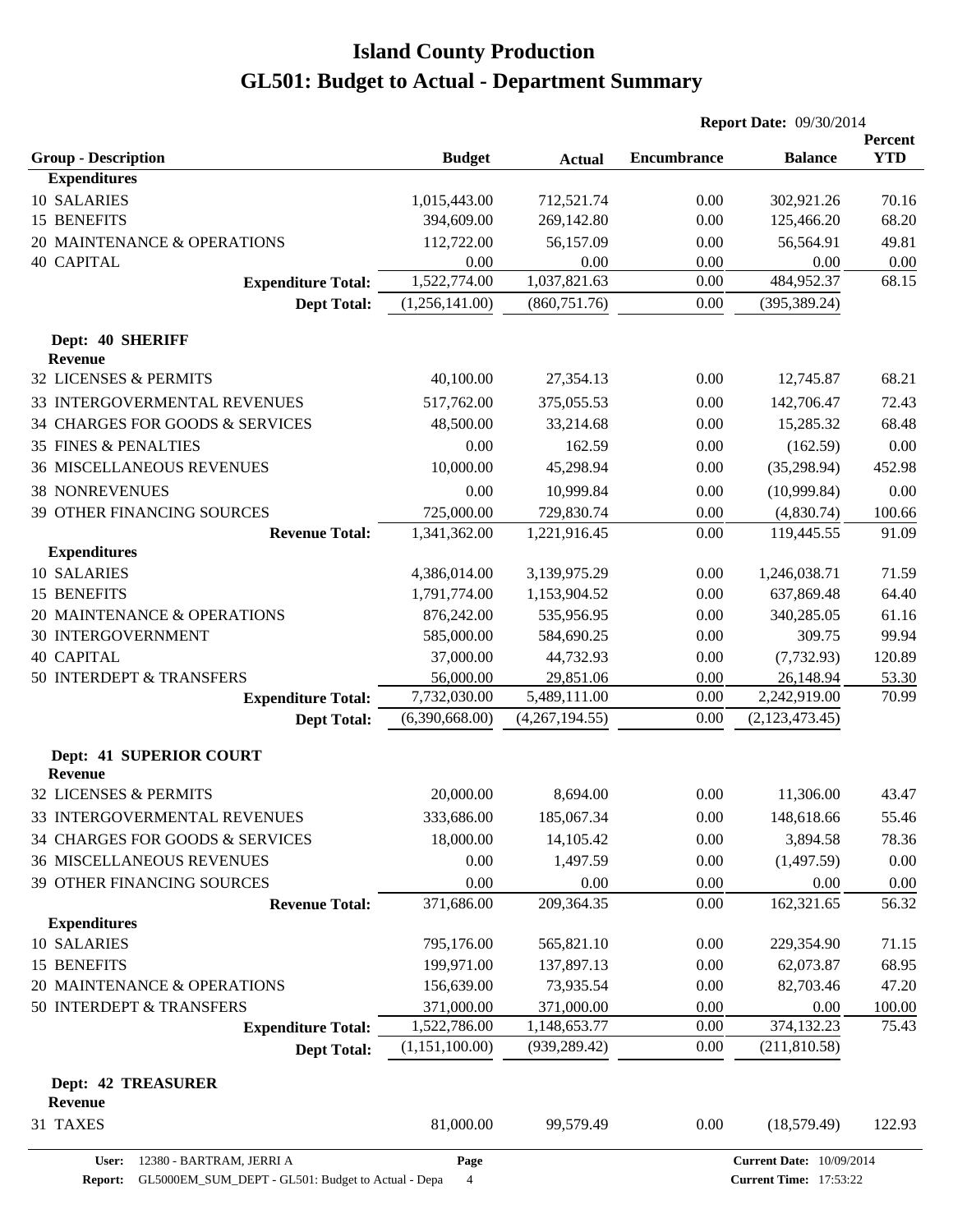|                                                 |               |               | <b>Report Date: 09/30/2014</b> |                |                       |
|-------------------------------------------------|---------------|---------------|--------------------------------|----------------|-----------------------|
| <b>Group - Description</b>                      | <b>Budget</b> | <b>Actual</b> | <b>Encumbrance</b>             | <b>Balance</b> | Percent<br><b>YTD</b> |
| 34 CHARGES FOR GOODS & SERVICES                 | 6,030.00      | 3,394.05      | 0.00                           | 2,635.95       | 56.28                 |
| <b>36 MISCELLANEOUS REVENUES</b>                | 552,000.00    | 432,782.88    | 0.00                           | 119,217.12     | 78.40                 |
| <b>Revenue Total:</b>                           | 639,030.00    | 535,756.42    | 0.00                           | 103,273.58     | 83.83                 |
| <b>Expenditures</b>                             |               |               |                                |                |                       |
| 10 SALARIES                                     | 395,201.00    | 293,672.30    | 0.00                           | 101,528.70     | 74.30                 |
| 15 BENEFITS                                     | 145,284.00    | 95,213.19     | 0.00                           | 50,070.81      | 65.53                 |
| 20 MAINTENANCE & OPERATIONS                     | 57,489.00     | 56,374.62     | 0.00                           | 1,114.38       | 98.06                 |
| <b>60 DEBT SERVICE</b>                          | 6,000.00      | 2,619.43      | 0.00                           | 3,380.57       | 43.65                 |
| <b>Expenditure Total:</b>                       | 603,974.00    | 447,879.54    | 0.00                           | 156,094.46     | 74.15                 |
| <b>Dept Total:</b>                              | 35,056.00     | 87,876.88     | 0.00                           | (52,820.88)    |                       |
| Dept: 47 BUDGET                                 |               |               |                                |                |                       |
| <b>Expenditures</b>                             |               |               |                                |                |                       |
| 10 SALARIES                                     | 42,130.00     | 33,746.69     | 0.00                           | 8,383.31       | 80.10                 |
| 15 BENEFITS                                     | 11,808.00     | 8,977.15      | 0.00                           | 2,830.85       | 76.02                 |
| 20 MAINTENANCE & OPERATIONS                     | 13,300.00     | 8,386.85      | 0.00                           | 4,913.15       | 63.05                 |
| <b>Expenditure Total:</b>                       | 67,238.00     | 51,110.69     | 0.00                           | 16,127.31      | 76.01                 |
| <b>Dept Total:</b>                              | (67, 238.00)  | (51, 110.69)  | 0.00                           | (16, 127.31)   |                       |
| Dept: 48 EMERGENCY MANAGEMENT<br><b>Revenue</b> |               |               |                                |                |                       |
| 33 INTERGOVERMENTAL REVENUES                    | 126,446.00    | 75,185.37     | 0.00                           | 51,260.63      | 59.46                 |
| <b>36 MISCELLANEOUS REVENUES</b>                | 0.00          | 4,500.00      | 0.00                           | (4,500.00)     | 0.00                  |
| <b>Revenue Total:</b>                           | 126,446.00    | 79,685.37     | 0.00                           | 46,760.63      | 63.01                 |
| <b>Expenditures</b>                             |               |               |                                |                |                       |
| 10 SALARIES                                     | 45,991.00     | 38,285.43     | 0.00                           | 7,705.57       | 83.24                 |
| 15 BENEFITS                                     | 10,775.00     | 8,475.34      | 0.00                           | 2,299.66       | 78.65                 |
| 20 MAINTENANCE & OPERATIONS                     | 146,576.00    | 101,681.47    | 0.00                           | 44,894.53      | 69.37                 |
| <b>40 CAPITAL</b>                               | 8,000.00      | 58,164.61     | 0.00                           | (50, 164.61)   | 727.05                |
| <b>Expenditure Total:</b>                       | 211,342.00    | 206,606.85    | 0.00                           | 4,735.15       | 97.75                 |
| <b>Dept Total:</b>                              | (84,896.00)   | (126, 921.48) | 0.00                           | 42,025.48      |                       |
| Dept: 53 PLANNING<br><b>Revenue</b>             |               |               |                                |                |                       |
| 32 LICENSES & PERMITS                           | 956,800.00    | 850,873.05    | 0.00                           | 105,926.95     | 88.92                 |
| 33 INTERGOVERMENTAL REVENUES                    | 141,000.00    | 117,287.26    | 0.00                           | 23,712.74      | 83.18                 |
| 34 CHARGES FOR GOODS & SERVICES                 | 498,800.00    | 489,438.98    | 0.00                           | 9,361.02       | 98.12                 |
| <b>36 MISCELLANEOUS REVENUES</b>                | 300.00        | 148.05        | 0.00                           | 151.95         | 49.35                 |
| 39 OTHER FINANCING SOURCES                      | 49,000.00     | 49,000.00     | 0.00                           | 0.00           | 100.00                |
| <b>Revenue Total:</b>                           | 1,645,900.00  | 1,506,747.34  | 0.00                           | 139,152.66     | 91.54                 |
| <b>Expenditures</b>                             |               |               |                                |                |                       |
| 10 SALARIES                                     | 1,059,600.00  | 757,285.66    | 0.00                           | 302,314.34     | 71.46                 |
| 15 BENEFITS                                     | 466,906.00    | 310,242.70    | 0.00                           | 156,663.30     | 66.44                 |
| 20 MAINTENANCE & OPERATIONS                     | 274,161.00    | 198,701.39    | 0.00                           | 75,459.61      | 72.47                 |
| 50 INTERDEPT & TRANSFERS                        | 0.00          | 3,000.00      | 0.00                           | (3,000.00)     | 0.00                  |
| <b>Expenditure Total:</b>                       | 1,800,667.00  | 1,269,229.75  | 0.00                           | 531,437.25     | 70.48                 |
| <b>Dept Total:</b>                              | (154,767.00)  | 237,517.59    | 0.00                           | (392, 284.59)  |                       |